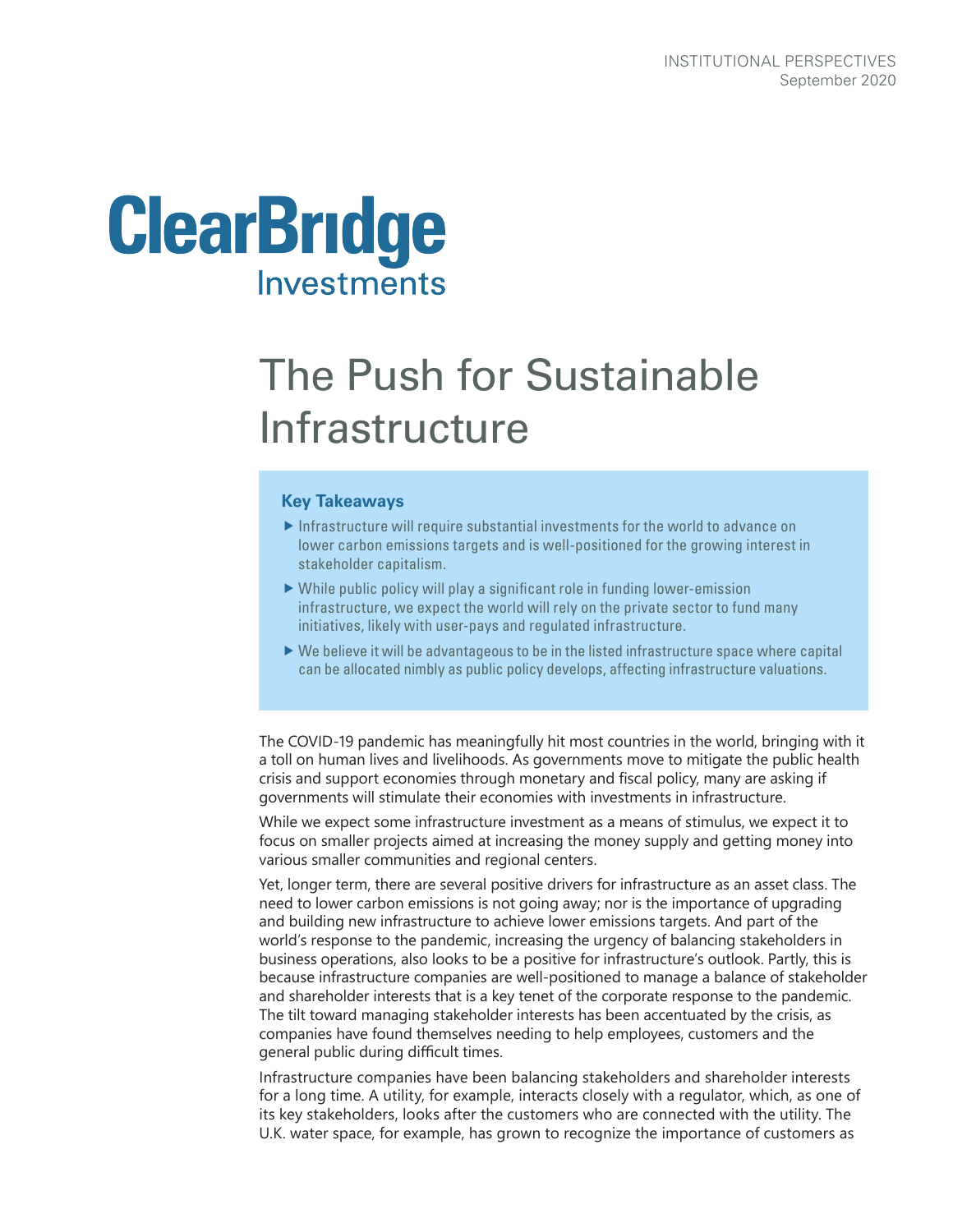

#### **Exhibit 1: Majority in 28 Countries Think Climate Change a Major Risk**

As of Sept. 15, 2019. Source: International poll: most expect to feel the impact of climate change, many think it will make us extinct, YouGov. Survey June 11 to July 22, 2019.

key stakeholders and to value its interaction with them accordingly. Some concession companies, like toll roads, have contracts or concession agreements with a government, which acts as a key stakeholder in almost all the company does. Infrastructure companies are uniquely positioned to manage the balance between stakeholders and shareholders and navigate risks that develop as investors and regulators seek more of this balance in the market. We expect many other corporations will look to the infrastructure sector to understand how best to undertake that going forward.

### **Green New Deals and the Momentum for Lowering Emissions**

Globally, climate change is more and more registering as a critical concern. According to a 2019 survey by YouGov, a majority of people across many nations think it may cause severe economic damage and threaten the sustainability of cities (Exhibit 1). Opinions vary from region to region and can involve some drastic scenarios. Still, overall, we are starting to see some momentum build among the voting public for climate issues to be taken seriously by governments.

Taking climate change seriously will require substantial investment. In terms of what projects are currently being tackled and what will need to be tackled, we look at Australia as a case study. Under a businessas-usual emissions forecast, we see a considerable reduction in emissions. The decrease, which will be

nowhere near net-zero by 2050, is mainly attributable to projected lower emissions in the electricity sector (Exhibit 2). Missing from this scenario, however, are the tremendous opportunities for reducing emissions in other sectors. To meet net-zero 2050, the world will have to invest in reducing emissions in infrastructure.

We expect a significant global push for a commitment to zero emissions by 2050. How will the world get there? More and more state entities are making commitments. Europe, in particular, has made a commitment to go green on electricity generation via renewables, EVs and energy conservation. The EU seeks to be net-zero by 2050, and recent fiscal stimulus includes many green initiatives. Across the U.S., seven states have committed to net-zero by 2050. Another four have committed to at least 50% renewable energy in their energy mix, and the pace of that development is increasing. In Australia, all states and territorial governments have committed to net-zero by 2050, even as the federal government continues to drag its heels.

Climate change initiatives focused around repairing and upgrading infrastructure around the building sector are compelling. The U.S. loses 7,000 Olympic size swimming pools of water every single day from leaking pipes and burst water mains. Bringing water infrastructure up to standard will require a massive amount of capital. Buildings will need to be made more efficient, and transport, manufacturing and agriculture sectors will also require significant investment.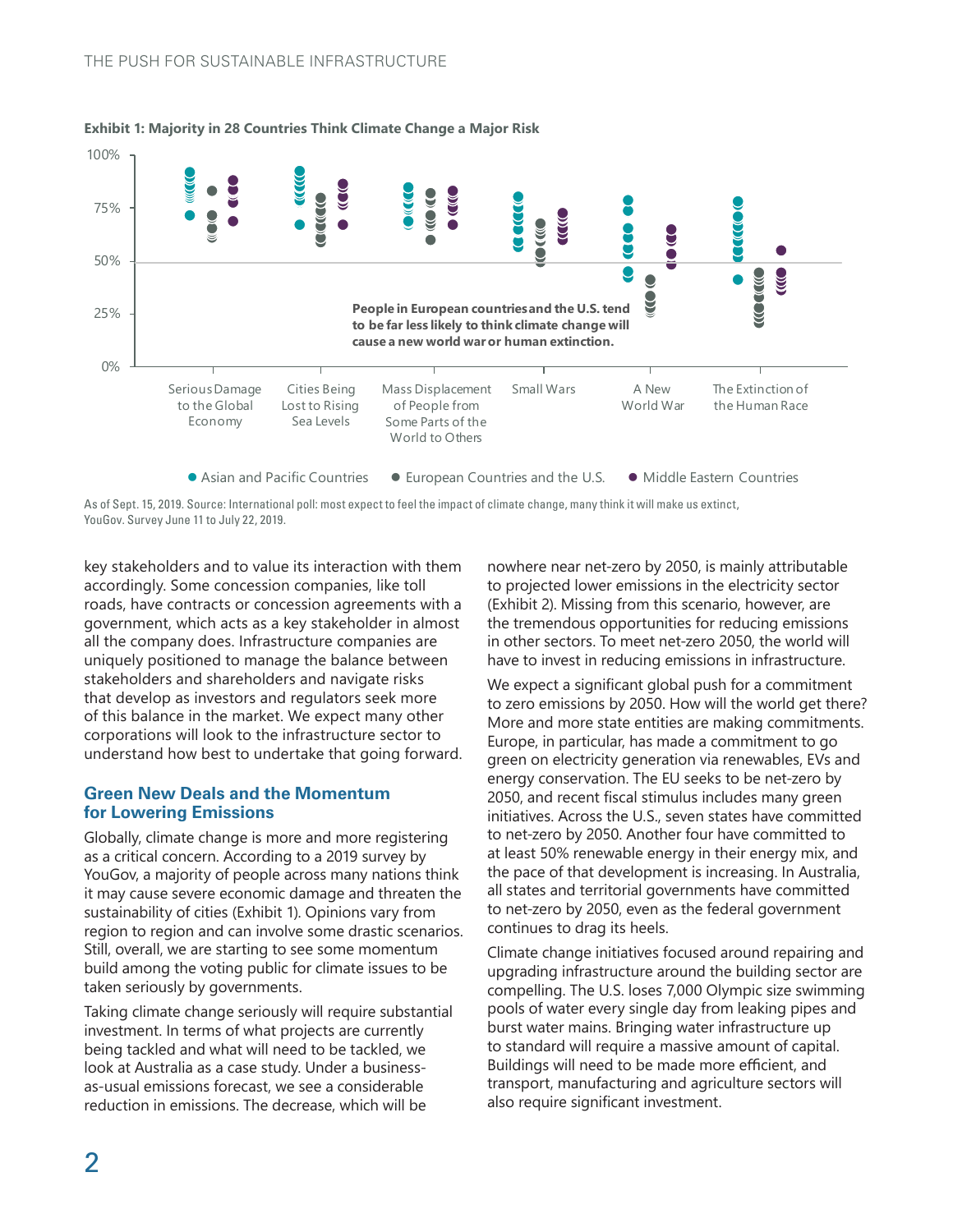#### **Exhibit 2: Plenty of Room for Emissions Reductions Outside Electricity**



Energetics, 2019. Under business as usual, which assumes no new policy measures nor economic disruptions, particularly through the rise of new technologies. The forecast includes the impact of the Victoria Renewable Energy Target and Queensland Renewable Energy Target. Excludes Waste & Land Use related (de minimis and largely offsetting). Stationary energy includes emissions from direct combustion of fuels mostly for heating and predominantly from the manufacturing, mining, residential and commercial sectors. Fugitive emissions are losses, leaks and other releases of methane to the atmosphere that are associated with industries producing natural gas, oil and coal. Industrial process emissions are the chemical byproducts of the conversion of raw materials to various metal, mineral and

How much investment will be needed? The International Energy Agency produces an annual report on the projected amount of capital required in energy networks. The report focuses on two different cases: a baseline case, reflecting current stated public policies, and a sustainable case, which effectively accounts for spending required to lower emissions enough to keep with the UN's climate change target of 1.5%–2% of warming. The report shows a baseline case of roughly \$1.3 trillion needed to be spent annually on a global basis over the next 20 years and \$1.7 trillion in the more sustainable case (Exhibit 3).

Much of this spending will be on networks, transmission and distribution and will be concerned with changing the way we use electricity and gas and other energy grids. This will mean growth in the underlying asset base for infrastructure companies and regulators, providing attractive returns to equity holders to help fund that growth. It is these areas, in particular, we think infrastructure investors should be most interested in and excited by.

## **COVID-19 Response Will Enhance Private Sector Role in Green Infrastructure**

While public policy will play a significant role, we expect the world will rely on the private sector to fund many of these initiatives, in particular with user-pays and regulated infrastructure.

**Exhibit 3: Global Annual Average Power Sector Investment**



As of Nov. 21, 2019. Source: International Energy Agency. In constant 2018 U.S. dollars.

The policy response to the COVID-19 crisis, which has been to increase government borrowing as well as the size of central bank balance sheets, is reinforcing central banks' accommodative stances developed over the past 18 months. The high level of borrowing by governments and the loading of assets on central bank balance sheets has helped lower long-term interest rates, and expectations should in our view, keep both low for a long period of time.

We can see the impact of a lower term premium on the financial markets, in particular utilities, by looking at the correlation between the sector's next-twelve-month price/earnings (P/E) multiples and expectations of long-term Treasury yields (Exhibit 4).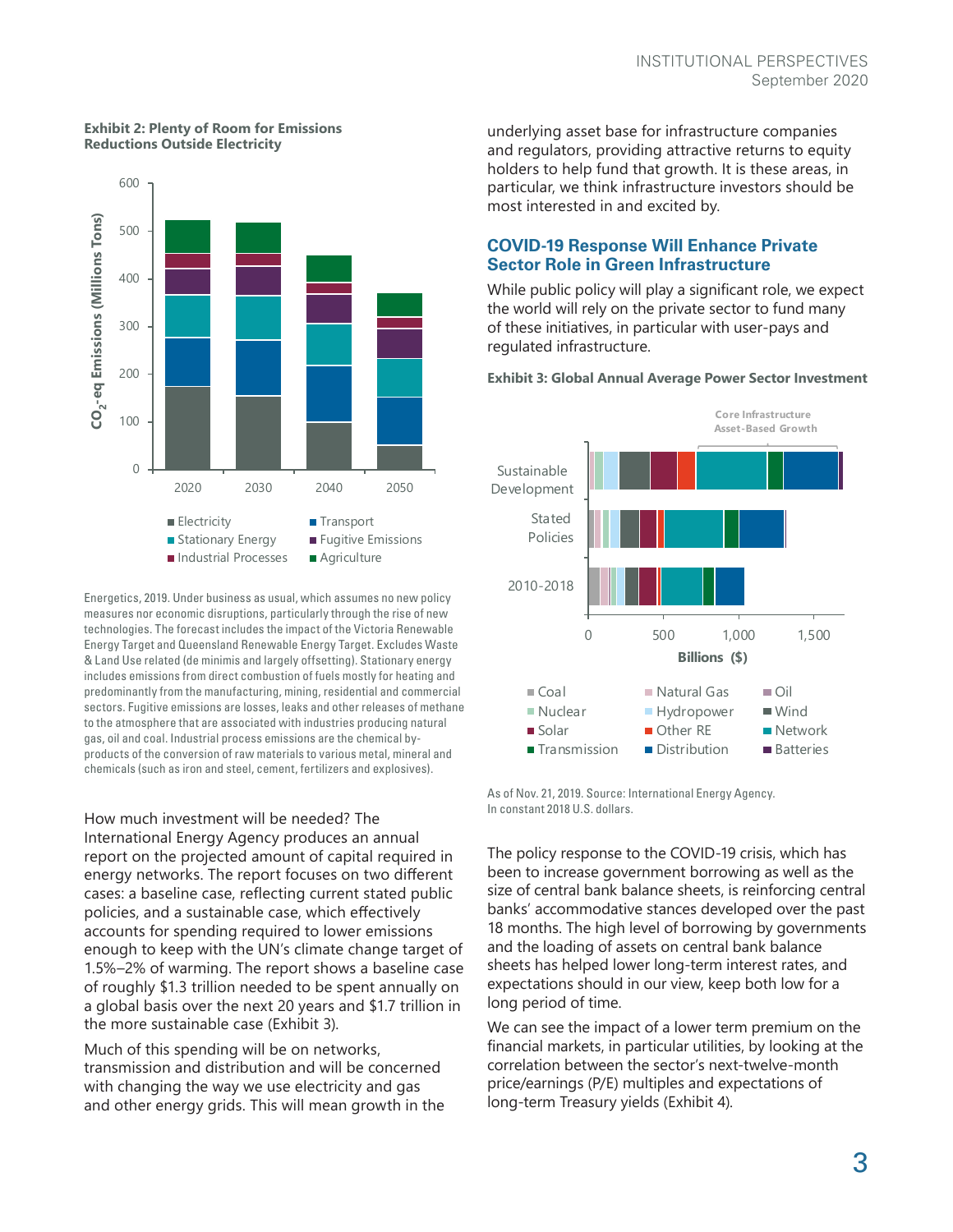

**Exhibit 4: Lower Interest Rates Should Drive Utilities Multiple Expansion**



As the exhibit shows, the utilities P/E increased steadily as Treasury yield expectations declined (note the P/E axis is inverted). While the current environment has resulted in a material divergence (likely related to the market risk premium included in the cost of capital implied by the utilities P/E multiple), we believe this will reconnect, with Treasury yield expectations and nexttwelve-month utilities P/E multiples moving higher; hence the 19x–21x peer group expectation. However, there is upside risk to utilities P/Es should the market begin to factor in an extended period of Federal Reserve quantitative easing and therefore lower bond yields for the foreseeable future. The upside scenario could result in utilities P/Es trading at 25x.

An inverse P/E ratio such as we show here also offers a form of earnings-based capitalization rate similar to what one might find in the real estate sector. A falling utilities cap rate is important because it indicates that investors are requiring a lower return on equity or return on capital from utility companies. This means those companies will be better able to attract capital to spend on their networks to help effect some of the network adaptation and mitigation against climate change moving forward. We believe this will help utilities act as a critical element of the private sector lining up to help fund much of the spend the world will need on infrastructure to combat climate change.

### **Infrastructure Opportunity Will Not Be Uniform**

A specialized knowledge of the infrastructure sector, with a rigorous approach to ESG analysis, will be necessary to manage risks and capitalize on opportunities as green infrastructure grows. The sector has very attractive tailwinds and attributes, but there are several risks that investors need to be mindful of.

The direction of public policy over time should have a large impact on the valuations of the underlying companies. New regulations may, for example, shorten the time natural gas spends as a bridge fuel — as the lowest GHG emitter of the fossil fuels and hence a bridge to a world where energy demand is met entirely by renewables. In such a case, pipelines will see less growth and lose value, resulting in potentially stranded obsolete and unprofitable — assets. This is an issue we have done a lot of work to understand since it will likely entail relative value opportunities in which companies running trunk or mainline pipes will fare better than those with smaller lateral systems. As such, we believe it will be helpful to be in the listed infrastructure space where capital can be allocated more nimbly.

A corollary insight might apply to toll roads, where the growth of autonomous vehicles, rather than requiring many new roads to be built or stranding existing roads, will markedly increase capacity on existing roads, increasing their value.

For new infrastructure that will need to be built, it is important to differentiate between greenfield and brownfield expansion. Greenfield expansion (building completely new assets) bears a greater risk than brownfield expansion (building extensions onto existing assets); the riskiest part of greenfield expansion is whether demand and use of the asset will materialize once it is built. The distinction suggests to us a preference for listed infrastructure over unlisted, given the listed players are generally the incumbents and more given to less risky brownfield expansion.

In the listed markets, there is some volatility from time to time, as we have seen through the COVID-19 pandemic. But over the long term, the returns allowed by the regulators have come through in the returns reported by the companies and the returns received by investors. This gives us, as investors, confidence that as a bow-wave of investment into infrastructure to support climate change initiatives grows, we will see appropriate returns for shareholders.